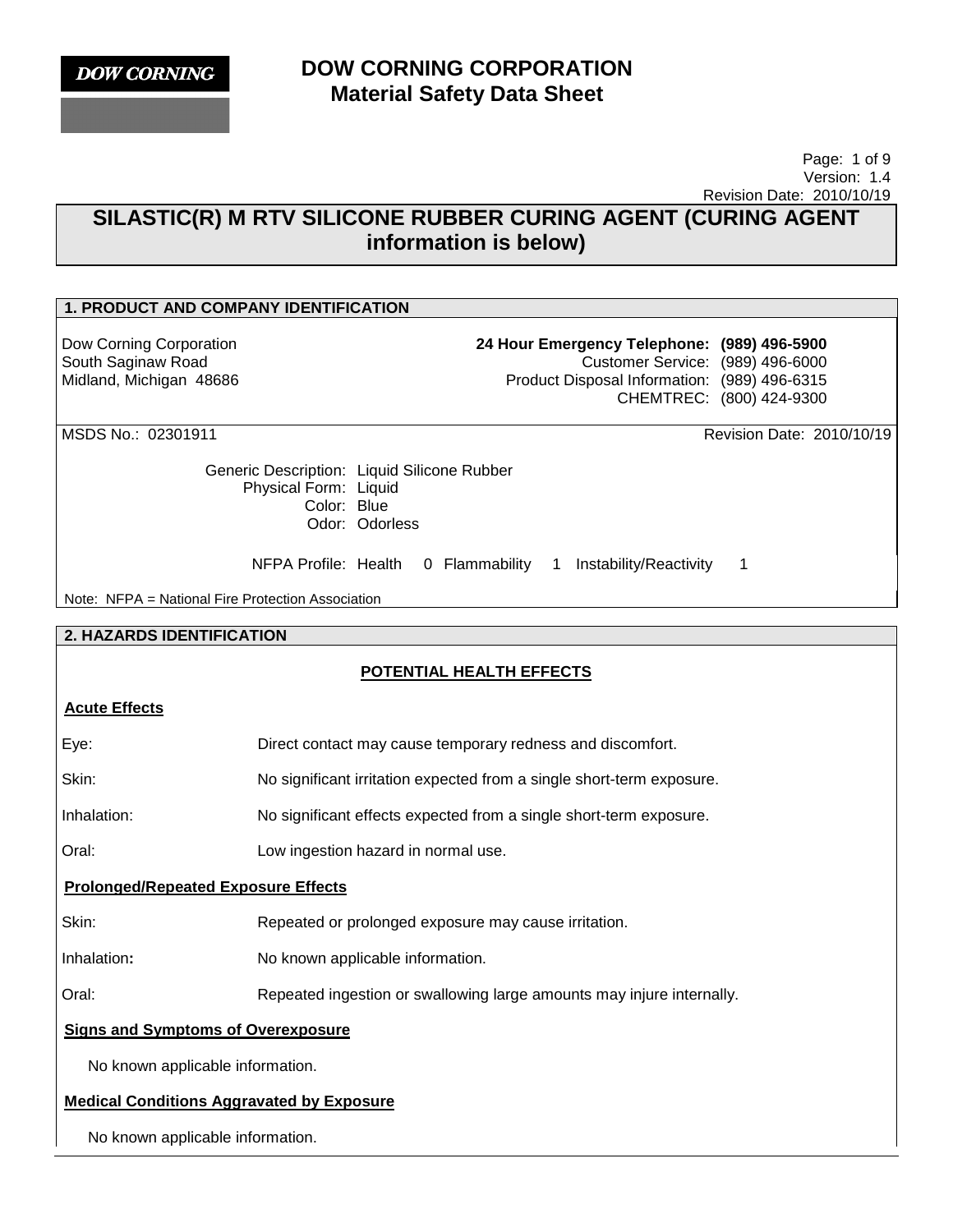### Page: 2 of 9 Version: 1.4 Revision Date: 2010/10/19

# **SILASTIC(R) M RTV SILICONE RUBBER CURING AGENT (CURING AGENT information is below)**

The above listed potential effects of overexposure are based on actual data, results of studies performed upon similar compositions, component data and/or expert review of the product. Please refer to Section 11 for the detailed toxicology information.

### **3. COMPOSITION/INFORMATION ON INGREDIENTS**

CAS Number Wt % Component Name

68037-59-2 30.0 - 50.0 Dimethyl, methylhydrogen siloxane

The above components are hazardous as defined in 29 CFR 1910.1200.

| <b>4. FIRST AID MEASURES</b> |                                                                                                                                                                 |
|------------------------------|-----------------------------------------------------------------------------------------------------------------------------------------------------------------|
| Eye:                         | If irritation occurs, flush eye(s) with lukewarm gently flowing water for 5 minutes. Obtain<br>medical attention.                                               |
| Skin:                        | No health effects expected. If irritation does occur flush with lukewarm, gently flowing water<br>for 5 minutes. If irritation persists, obtain medical advice. |
| Inhalation:                  | If symptoms are experienced remove source of contamination or move victim to fresh air. If<br>irritation persists, obtain medical advice.                       |
| Oral:                        | If irritation or discomfort occur, obtain medical advice.                                                                                                       |
| Notes to Physician:          | Treat according to person's condition and specifics of exposure.                                                                                                |

#### **5. FIRE FIGHTING MEASURES**

| Flash Point:                     | $> 212$ °F $/$ > 100 °C (Closed Cup)                                                                                                                                                                                                                                                                                                                                                                                                                                                                                                                                                                   |
|----------------------------------|--------------------------------------------------------------------------------------------------------------------------------------------------------------------------------------------------------------------------------------------------------------------------------------------------------------------------------------------------------------------------------------------------------------------------------------------------------------------------------------------------------------------------------------------------------------------------------------------------------|
| <b>Autoignition Temperature:</b> | Not determined.                                                                                                                                                                                                                                                                                                                                                                                                                                                                                                                                                                                        |
| Flammability Limits in Air:      | Not determined.                                                                                                                                                                                                                                                                                                                                                                                                                                                                                                                                                                                        |
| <b>Extinguishing Media:</b>      | On large fires use AFFF alcohol compatible foam or water spray (fog). On small fires use<br>AFFF alcohol compatible foam, CO2 or water spray (fog). Water can be used to cool fire<br>exposed containers. Do not allow extinguishing medium to contact container contents. Most<br>fire extinguishing media will cause hydrogen evolution. When the fire is put out, hydrogen<br>may accumulate in poorly ventilated or confined areas and result in flash fire or explosion if<br>ignited. Foam blankets may also trap hydrogen or flammable vapors, with the possibility of<br>subsurface explosion. |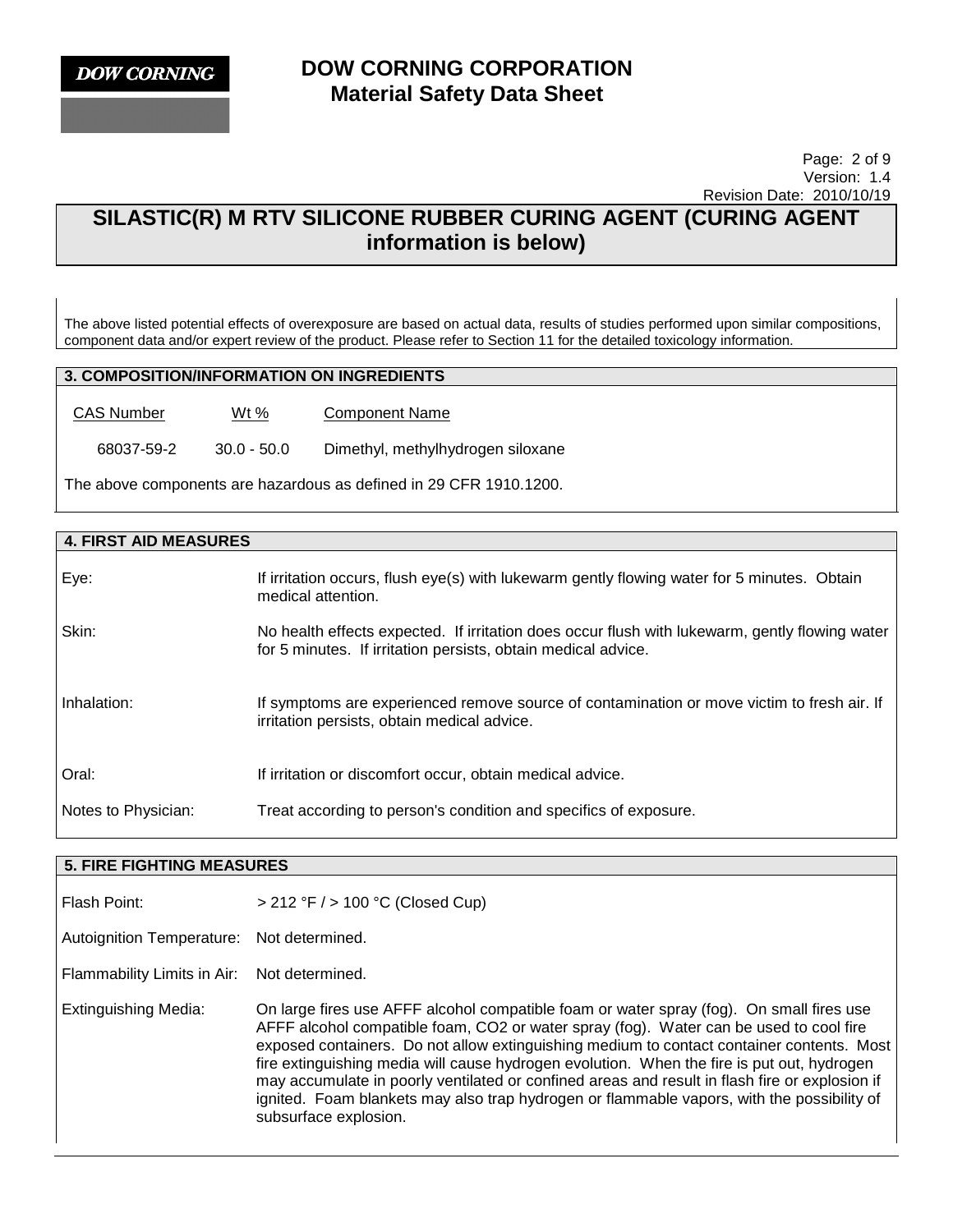### Page: 3 of 9 Version: 1.4 Revision Date: 2010/10/19

# **SILASTIC(R) M RTV SILICONE RUBBER CURING AGENT (CURING AGENT information is below)**

| Unsuitable Extinguishing<br>Media: | Dry chemical.                                                                                                                                                                                                                                                                 |
|------------------------------------|-------------------------------------------------------------------------------------------------------------------------------------------------------------------------------------------------------------------------------------------------------------------------------|
| Fire Fighting Measures:            | Self-contained breathing apparatus and protective clothing should be worn in fighting large<br>fires involving chemicals. Use water spray to keep fire exposed containers cool. Determine<br>the need to evacuate or isolate the area according to your local emergency plan. |
| Unusual Fire Hazards:              | None.                                                                                                                                                                                                                                                                         |

### **6. ACCIDENTAL RELEASE MEASURES**

Containment/Clean up: Determine whether to evacuate or isolate the area according to your local emergency plan. Observe all personal protection equipment recommendations described in Sections 5 and 8. For large spills, provide diking or other appropriate containment to keep material from spreading. If diked material can be pumped, store recovered material in appropriate container. Materials in contact with water, moisture, acids or bases have the potential to generate hydrogen gas. Recovered material should be stored in a vented container. Clean up remaining materials from spill with suitable absorbant. Clean area as appropriate since spilled materials, even in small quantities, may present a slip hazard. Final cleaning may require use of steam, solvents or detergents. Dispose of saturated absorbant or cleaning materials appropriately, since spontaneous heating may occur. Local, state and federal laws and regulations may apply to releases and disposal of this material, as well as those materials and items employed in the cleanup of releases. You will need to determine which federal, state and local laws and regulations are applicable. Sections 13 and 15 of this MSDS provide information regarding certain federal and state requirements.

Note: See Section 8 for Personal Protective Equipment for Spills. Call (989) 496-5900, if additional information is required.

### **7. HANDLING AND STORAGE**

Use with adequate ventilation. Avoid eye contact. Avoid skin contact.

Product evolves minute quantities of flammable hydrogen gas which can accumulate. Adequately ventilate to maintain vapors well below flammability limits and exposure guidelines. Do not repackage. Do not store in glass containers which may shatter due to pressure build up. Clogged container vents may increase pressure build up. Keep container closed and store away from water or moisture.

### **8. EXPOSURE CONTROLS / PERSONAL PROTECTION**

### **Component Exposure Limits**

There are no components with workplace exposure limits.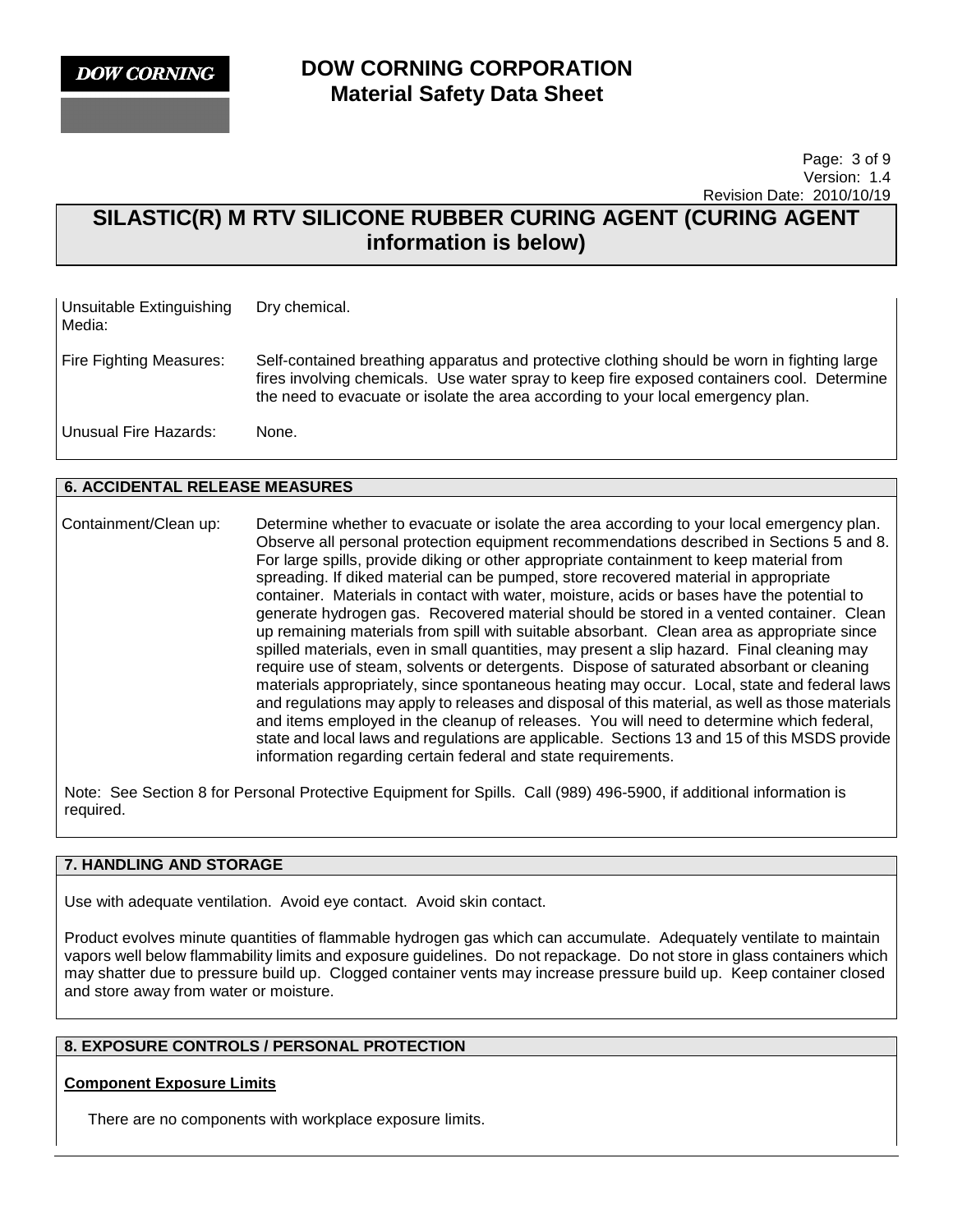### Page: 4 of 9 Version: 1.4 Revision Date: 2010/10/19

# **SILASTIC(R) M RTV SILICONE RUBBER CURING AGENT (CURING AGENT information is below)**

| <b>Engineering Controls</b>                                                                                                                                                                                                                                                                                                                                                                                                                                 |                                                                                                                                                                                                                                                                                                                                                                                                                              |  |
|-------------------------------------------------------------------------------------------------------------------------------------------------------------------------------------------------------------------------------------------------------------------------------------------------------------------------------------------------------------------------------------------------------------------------------------------------------------|------------------------------------------------------------------------------------------------------------------------------------------------------------------------------------------------------------------------------------------------------------------------------------------------------------------------------------------------------------------------------------------------------------------------------|--|
| Local Ventilation:<br><b>General Ventilation:</b>                                                                                                                                                                                                                                                                                                                                                                                                           | Recommended.<br>Recommended.                                                                                                                                                                                                                                                                                                                                                                                                 |  |
| <b>Personal Protective Equipment for Routine Handling</b>                                                                                                                                                                                                                                                                                                                                                                                                   |                                                                                                                                                                                                                                                                                                                                                                                                                              |  |
| Eyes:                                                                                                                                                                                                                                                                                                                                                                                                                                                       | Use proper protection - safety glasses as a minimum.                                                                                                                                                                                                                                                                                                                                                                         |  |
| Skin:                                                                                                                                                                                                                                                                                                                                                                                                                                                       | Washing at mealtime and end of shift is adequate.                                                                                                                                                                                                                                                                                                                                                                            |  |
| Suitable Gloves:                                                                                                                                                                                                                                                                                                                                                                                                                                            | Avoid skin contact by implementing good industrial hygiene practices and procedures. Select<br>and use gloves and/or protective clothing to further minimize the potential for skin contact.<br>Consult with your glove and/or personnel protective equipment manufacturer for selection of<br>appropriate compatible materials.                                                                                             |  |
| Inhalation:                                                                                                                                                                                                                                                                                                                                                                                                                                                 | No respiratory protection should be needed.                                                                                                                                                                                                                                                                                                                                                                                  |  |
| Suitable Respirator:                                                                                                                                                                                                                                                                                                                                                                                                                                        | None should be needed.                                                                                                                                                                                                                                                                                                                                                                                                       |  |
| <b>Personal Protective Equipment for Spills</b>                                                                                                                                                                                                                                                                                                                                                                                                             |                                                                                                                                                                                                                                                                                                                                                                                                                              |  |
| Eyes:                                                                                                                                                                                                                                                                                                                                                                                                                                                       | Use proper protection - safety glasses as a minimum.                                                                                                                                                                                                                                                                                                                                                                         |  |
| Skin:                                                                                                                                                                                                                                                                                                                                                                                                                                                       | Washing at mealtime and end of shift is adequate.                                                                                                                                                                                                                                                                                                                                                                            |  |
| Inhalation/Suitable<br>Respirator:                                                                                                                                                                                                                                                                                                                                                                                                                          | No respiratory protection should be needed.                                                                                                                                                                                                                                                                                                                                                                                  |  |
| <b>Precautionary Measures:</b>                                                                                                                                                                                                                                                                                                                                                                                                                              | Avoid eye contact. Avoid skin contact. Use reasonable care.                                                                                                                                                                                                                                                                                                                                                                  |  |
| Comments:                                                                                                                                                                                                                                                                                                                                                                                                                                                   | When heated to temperatures above 180 degrees C in the presence of air, product can form<br>formaldehyde vapors. Formaldehyde is a potential cancer hazard, a known skin and<br>respiratory sensitizer, and an irritant to the eyes, nose, throat, skin, and digestive system.<br>Safe handling conditions may be maintained by keeping vapor concentrations within the<br>OSHA Permissible Exposure Limit for formaldehyde. |  |
| Note: These precautions are for room temperature handling. Use at elevated temperature or aerosol/spray applications may require<br>added precautions. For further information regarding aerosol inhalation toxicity, please refer to the guidance document regarding the<br>use of silicone-based materials in aerosol applications that has been developed by the silicone industry (www.SEHSC.com) or contact<br>the Dow Corning customer service group. |                                                                                                                                                                                                                                                                                                                                                                                                                              |  |

# **9. PHYSICAL AND CHEMICAL PROPERTIES**

Physical Form: Liquid Color: Blue Odor: Odorless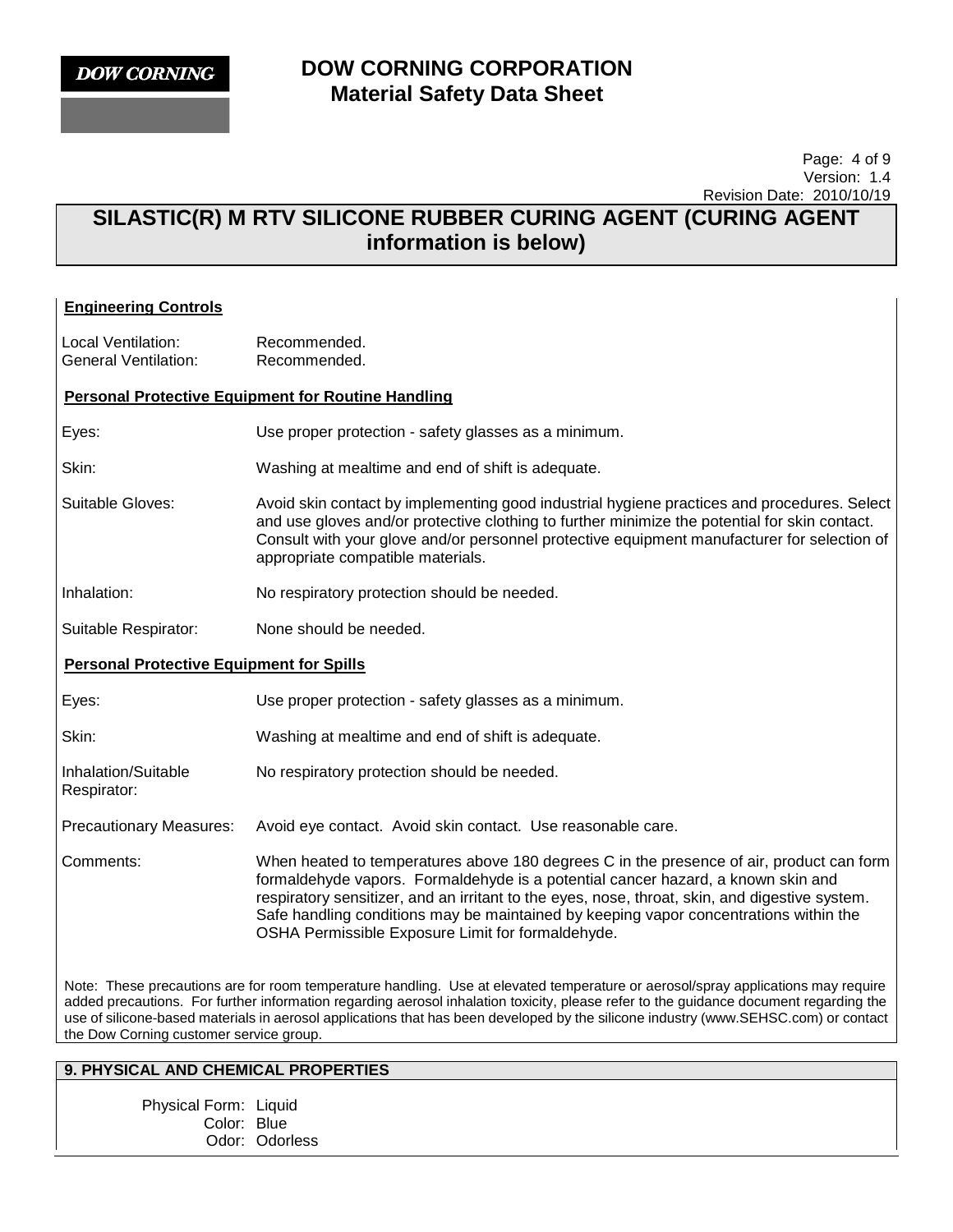

### Page: 5 of 9 Version: 1.4 Revision Date: 2010/10/19

# **SILASTIC(R) M RTV SILICONE RUBBER CURING AGENT (CURING AGENT information is below)**

Specific Gravity @ 25°C: 1.0 Viscosity: 5500 cSt Freezing/Melting Point: Not determined. Boiling Point: > 65 °C Vapor Pressure @ 25°C: Not determined. Vapor Density: Not determined. Solubility in Water: Not determined. pH: Not determined. Volatile Content: Not determined. Flash Point: > 212 °F / > 100 °C (Closed Cup) Autoignition Temperature: Not determined. Flammability Limits in Air: Not determined.

Note: The above information is not intended for use in preparing product specifications. Contact Dow Corning before writing specifications.

### **10. STABILITY AND REACTIVITY**

| <b>Chemical Stability:</b>   | Stable.                                                                                                                                                                                                                                    |
|------------------------------|--------------------------------------------------------------------------------------------------------------------------------------------------------------------------------------------------------------------------------------------|
| Hazardous<br>Polymerization: | Hazardous polymerization will not occur.                                                                                                                                                                                                   |
| Conditions to Avoid:         | None.                                                                                                                                                                                                                                      |
| Materials to Avoid:          | Oxidizing material can cause a reaction. Water, alcohols, acidic or basic materials, and many<br>metals or metallic compounds, when in contact with product, liberate flammable hydrogen<br>gas, which can form explosive mixtures in air. |

### Hazardous Decomposition Products

Thermal breakdown of this product during fire or very high heat conditions may evolve the following decomposition products: Carbon oxides and traces of incompletely burned carbon compounds. Silicon dioxide. Formaldehyde. Metal oxides. Nitrogen oxides. Hydrogen.

### **11. TOXICOLOGICAL INFORMATION**

### **Component Toxicology Information**

Inhalation of fumes may result in metal fume fever, a flu-like illness with symptoms of metallic taste, fever and chills, aches, chest tightness, and cough.

### **Special Hazard Information on Components**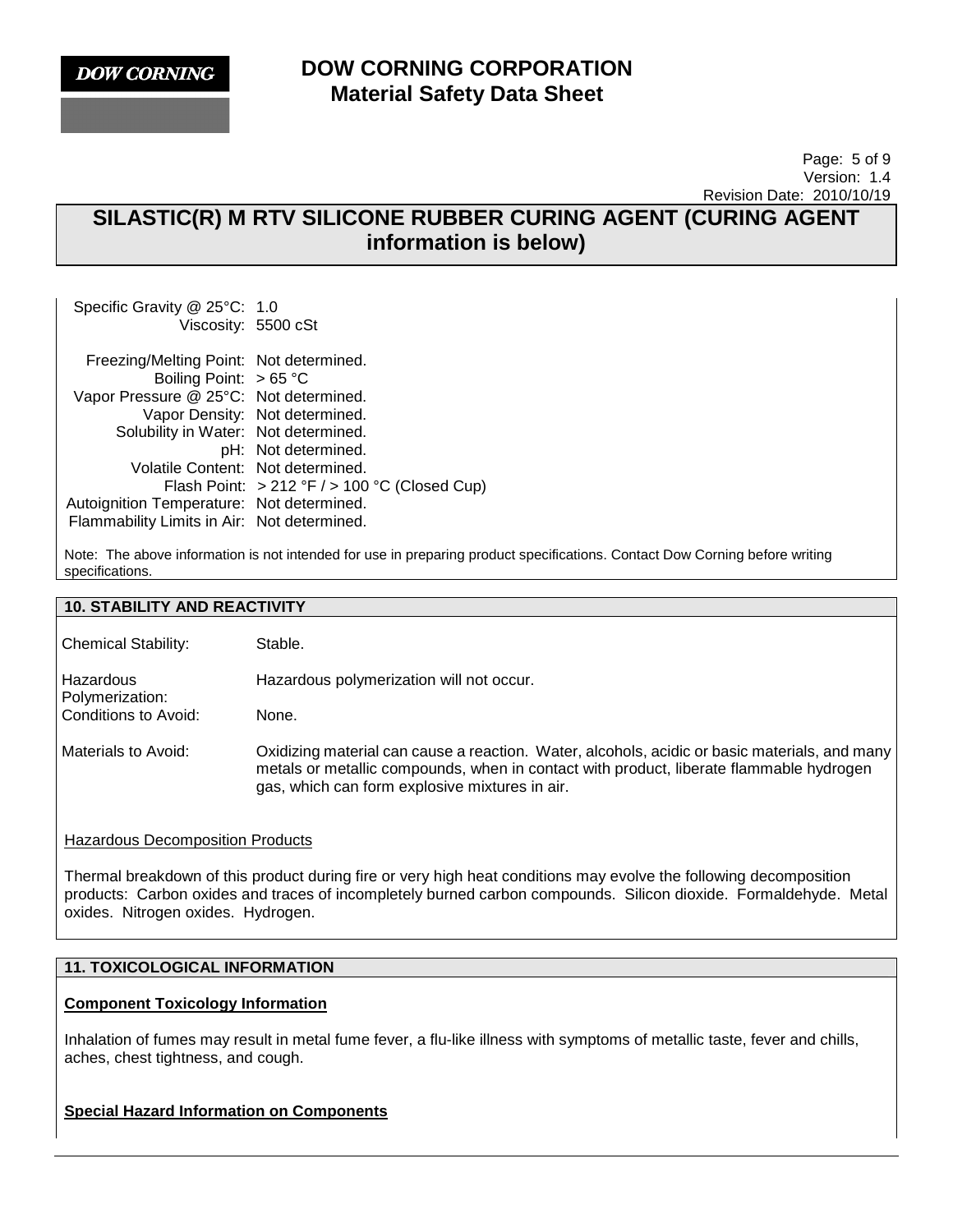

### Page: 6 of 9 Version: 1.4 Revision Date: 2010/10/19

# **SILASTIC(R) M RTV SILICONE RUBBER CURING AGENT (CURING AGENT information is below)**

No known applicable information.

### **12. ECOLOGICAL INFORMATION**

### **Environmental Fate and Distribution**

Complete information is not yet available.

### **Environmental Effects**

Complete information is not yet available.

### **Fate and Effects in Waste Water Treatment Plants**

Complete information is not yet available.

Ecotoxicity Classification Criteria

| Hazard Parameters (LC50 or EC50)                                                                  | High       | Medium                  | Low   |
|---------------------------------------------------------------------------------------------------|------------|-------------------------|-------|
| Acute Aguatic Toxicity (mg/L)                                                                     | <=         | $>1$ and $\leq 100$     | >100  |
| <b>Acute Terrestrial Toxicity</b>                                                                 | $\leq$ 100 | $\mid$ >100 and <= 2000 | >2000 |
| This toble is adopted from "Environmental Texicology and Diak Assessment" ACTM CTD 1170 p.24 1002 |            |                         |       |

This table is adapted from "Environmental Toxicology and Risk Assessment", ASTM STP 1179, p.34, 1993.

This table can be used to classify the ecotoxicity of this product when ecotoxicity data is listed above. Please read the other information presented in the section concerning the overall ecological safety of this material.

### **13. DISPOSAL CONSIDERATIONS**

### **RCRA Hazard Class (40 CFR 261)**

When a decision is made to discard this material, as received, is it classified as a hazardous waste? Yes

Characteristic Waste: Reactive: D003

State or local laws may impose additional regulatory requirements regarding disposal. Call (989) 496-6315, if additional information is required.

### **14. TRANSPORT INFORMATION**

### **DOT Road Shipment Information (49 CFR 172.101)**

Not subject to DOT.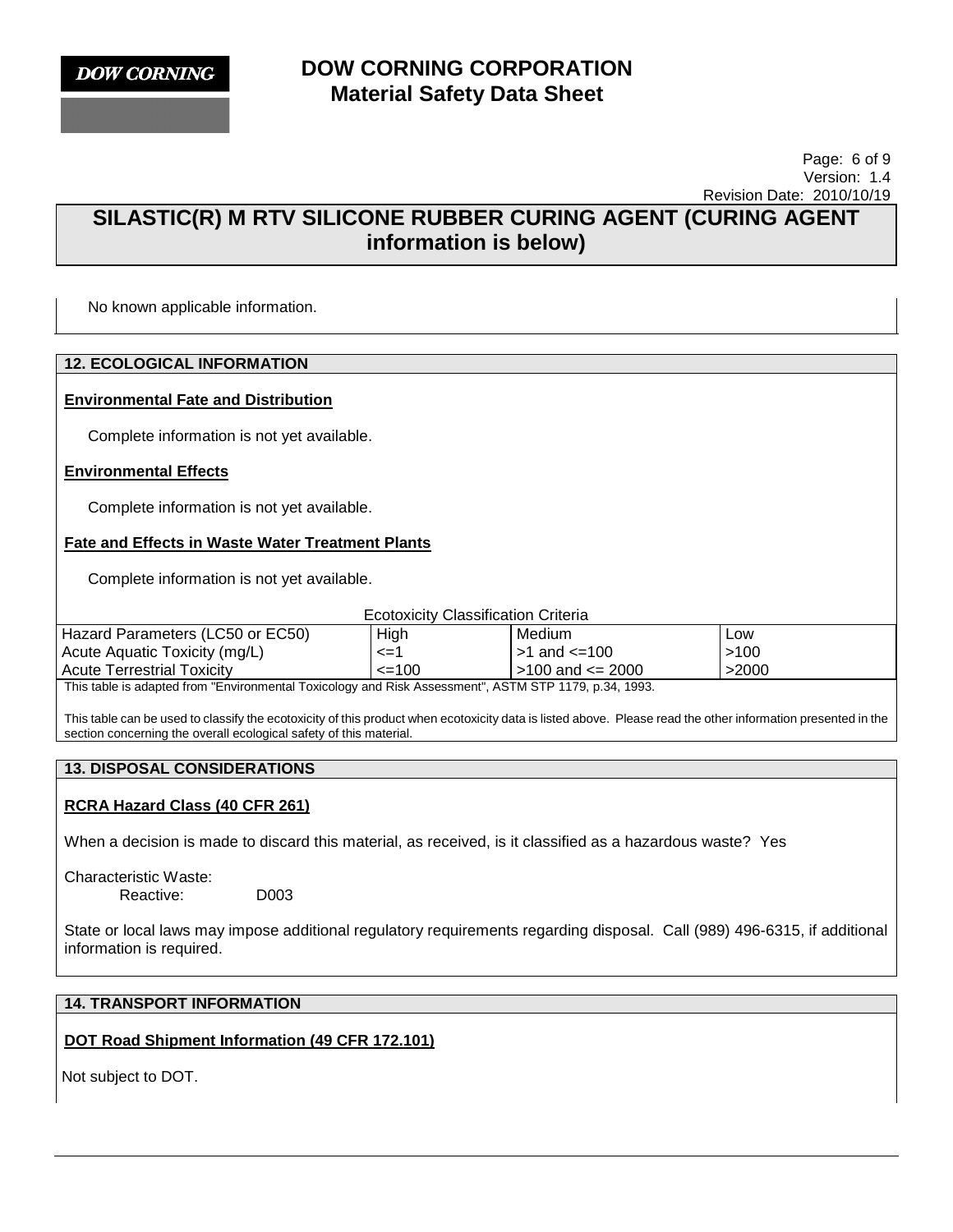

 Page: 7 of 9 Version: 1.4 Revision Date: 2010/10/19

# **SILASTIC(R) M RTV SILICONE RUBBER CURING AGENT (CURING AGENT information is below)**

Remarks: THE ABOVE INFORMATION ONLY APPLIES TO PACKAGE SIZES WHERE THE HAZARDOUS SUBSTANCE DOES NOT MEET THE REPORTABLE QUANTITY.

**Ocean Shipment (IMDG)**

Not subject to IMDG code.

**Air Shipment (IATA)**

Not subject to IATA regulations.

Remarks: VENTED PACKAGES ARE FORBIDDEN FOR AIR TRANSPORT.

Call Dow Corning Transportation, (989) 496-8577, if additional information is required.

### **15. REGULATORY INFORMATION**

Contents of this MSDS comply with the OSHA Hazard Communication Standard 29 CFR 1910.1200.

TSCA Status: All chemical substances in this material are included on or exempted from listing on the TSCA Inventory of Chemical Substances.

### **EPA SARA Title III Chemical Listings**

**Section 302 Extremely Hazardous Substances (40 CFR 355):**  None.

**Section 304 CERCLA Hazardous Substances (40 CFR 302):**  CAS Number Wt % Component Name

1330-20-7 0.3 Xylene

### **Section 311/312 Hazard Class (40 CFR 370):**

Acute: No Chronic: No Fire: No Pressure: No Reactive: Yes

### **Section 313 Toxic Chemicals (40 CFR 372):**

None present or none present in regulated quantities.

Note: Chemicals are listed under the 313 Toxic Chemicals section only if they meet or exceed a reporting threshold.

### **Supplemental State Compliance Information**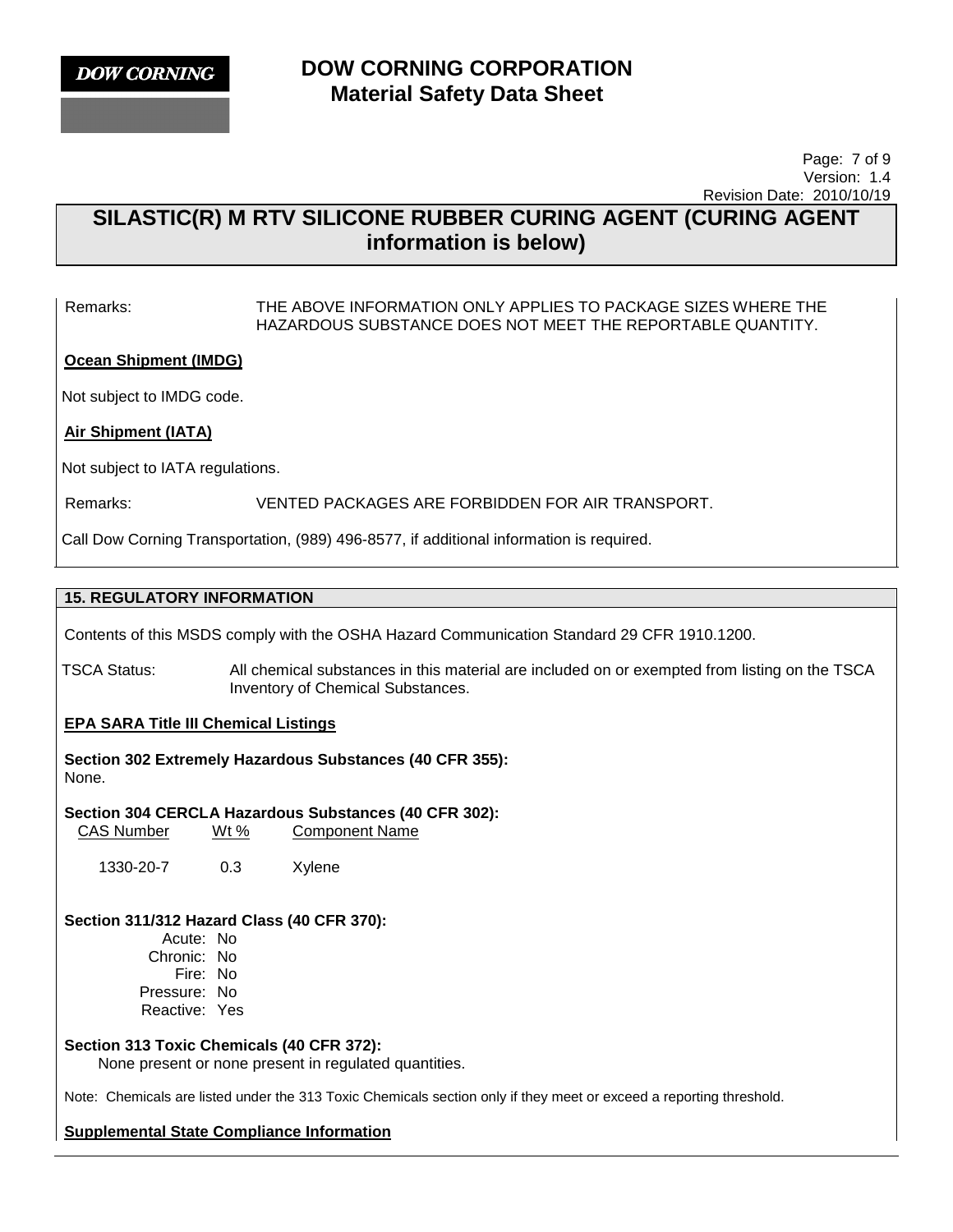### Page: 8 of 9 Version: 1.4 Revision Date: 2010/10/19

# **SILASTIC(R) M RTV SILICONE RUBBER CURING AGENT (CURING AGENT information is below)**

### **California**

Warning: This product contains the following chemical(s) listed by the State of California under the Safe Drinking Water and Toxic Enforcement Act of 1986 (Proposition 65) as being known to cause cancer, birth defects or other reproductive harm.

None known.

#### **Massachusetts**

No ingredient regulated by MA Right-to-Know Law present.

### **New Jersey**

| <b>CAS Number</b> | $Wt\%$        | <b>Component Name</b>                                                 |
|-------------------|---------------|-----------------------------------------------------------------------|
| 68083-19-2        | $40.0 - 60.0$ | Dimethyl siloxane, dimethylvinyl-terminated                           |
| 68037-59-2        | $30.0 - 50.0$ | Dimethyl, methylhydrogen siloxane                                     |
| 68988-89-6        | $15.0 - 35.0$ | Dimethylvinylated and trimethylated silica                            |
| 2554-06-5         | $1.0 - 5.0$   | Tetramethyl tetravinyl cyclotetrasiloxane                             |
| 63148-62-9        | $1.0 - 5.0$   | Polydimethylsiloxane                                                  |
| 147-14-8          | $1.0 - 5.0$   | Tetrabenzo-5,10,15,20-diazaporphyrinephthalocyanine (Pigment blue 15) |
| Pennsylvania      |               |                                                                       |
| CAS Number        | Wt %          | Component Name                                                        |
| 68083-19-2        | $40.0 - 60.0$ | Dimethyl siloxane, dimethylvinyl-terminated                           |
| 68037-59-2        | $30.0 - 50.0$ | Dimethyl, methylhydrogen siloxane                                     |
| 68988-89-6        | $15.0 - 35.0$ | Dimethylvinylated and trimethylated silica                            |